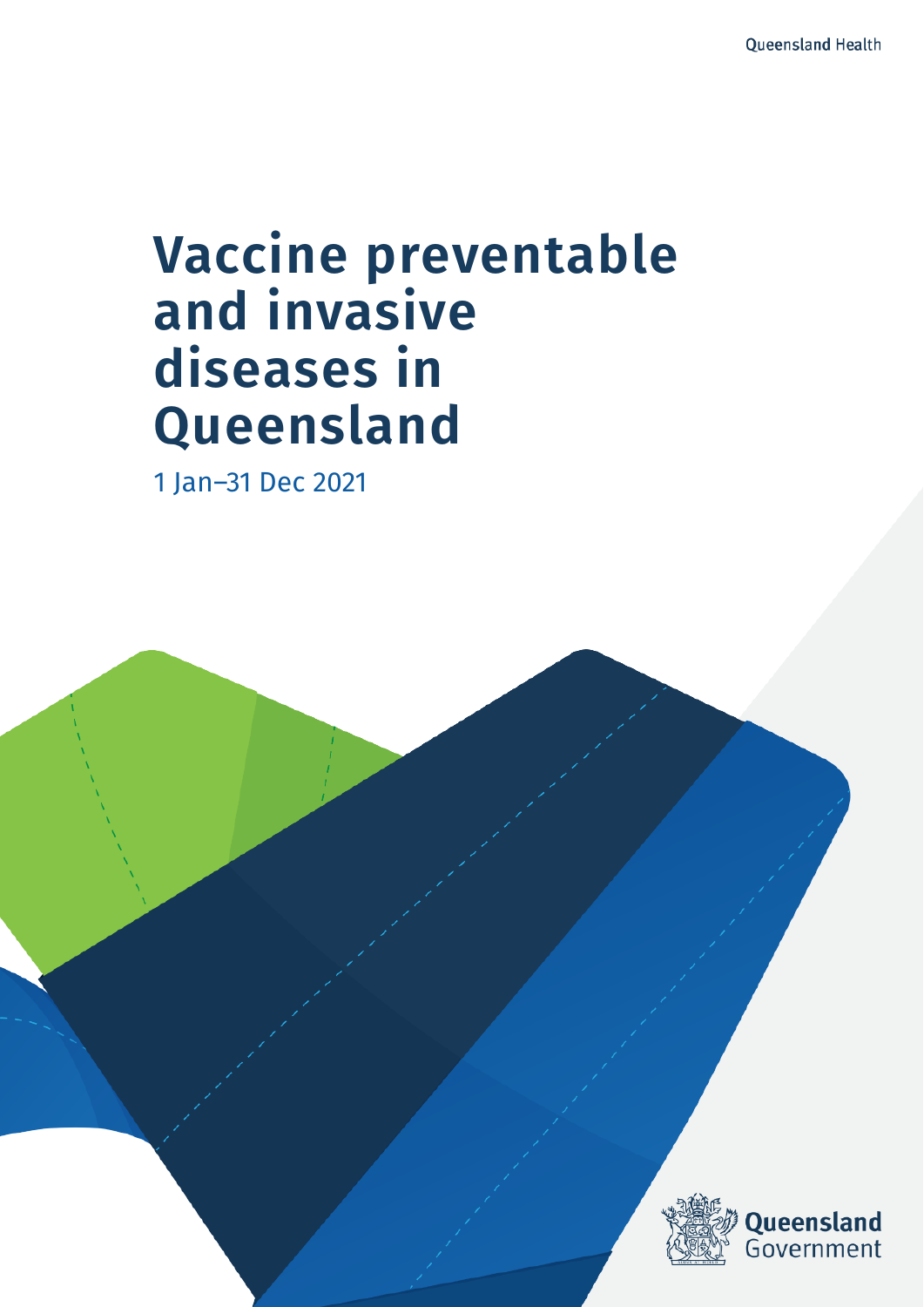#### **Vaccine preventable and invasive diseases in Queensland - 1 Jan–31 Dec 2021**

Published by the State of Queensland (Queensland Health), February 2022 This document is licensed under a Creative Commons Attribution 3.0 Australia licence.



To view a copy of this licence, visit creativecommons.org/licenses/by/3.0/au © State of Queensland (Queensland Health) 2022

You are free to copy, communicate and adapt the work, as long as you attribute the State of Queensland (Queensland Health).

#### **For more information contact:**

Communicable Diseases Branch, Department of Health, Queensland Health, GPO Box 48, Brisbane QLD 4001 epi@health.qld.gov.au, phone (07) 3328 9724.

An electronic version of this document is available at [Vaccine preventable disease](https://www.health.qld.gov.au/clinical-practice/guidelines-procedures/diseases-infection/surveillance/reports/vaccine-preventable)  [surveillance | Queensland Health](https://www.health.qld.gov.au/clinical-practice/guidelines-procedures/diseases-infection/surveillance/reports/vaccine-preventable)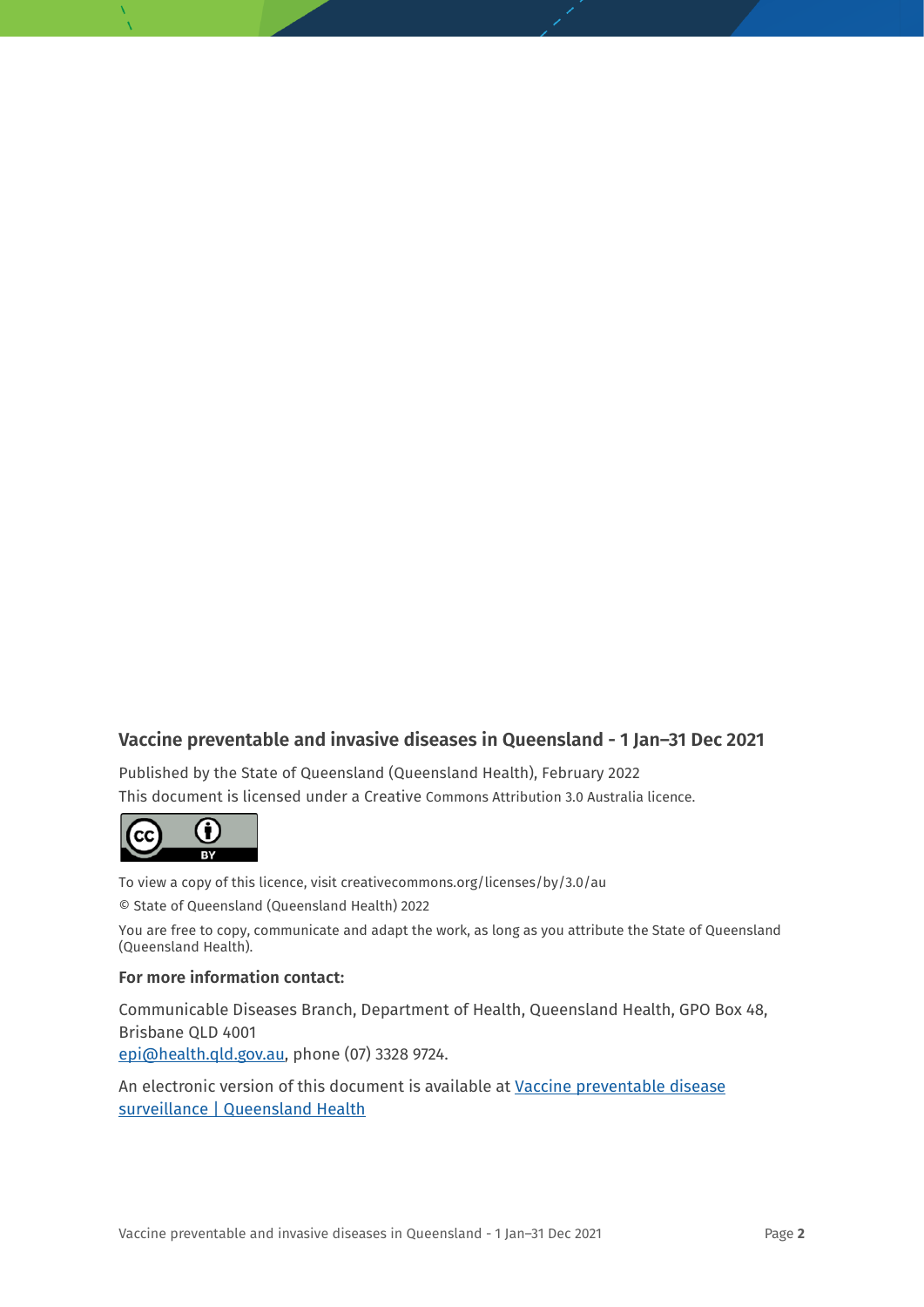## **Contents**

| <b>Table</b>                             | 3  |
|------------------------------------------|----|
| <b>Figures</b>                           | 4  |
| <b>Quarterly Surveillance Report</b>     | 5  |
| <b>Summary</b>                           | 5  |
| Invasive group A streptococcal infection | 7  |
| Invasive meningococcal disease           | 8  |
| Invasive pneumococcal disease            | 10 |
| Pertussis                                | 14 |
| Rotavirus                                | 16 |
| Varicella-zoster virus infection         | 19 |
| Technical notes                          | 20 |

## <span id="page-2-0"></span>**Table**

| Table 1: Notification of vaccine preventable diseases in Queensland by quarter 2021, and      |
|-----------------------------------------------------------------------------------------------|
| Table 2: Notifications of invasive group A streptococcal infection in Queensland by age group |
| Table 3: Notifications of invasive meningococcal infection in Queensland by serogroup and     |
| Table 4: Most common serotypes of invasive pneumococcal disease in Queensland by              |
| Table 5: Notifications and rates of invasive pneumococcal disease in Queensland by age        |
| Table 6: Number and rates of pertussis notifications in Queensland by age group and           |
| Table 7: Notifications of pertussis in Queensland in children aged younger than one year by   |
| Table 8: Maternal vaccination status for mother of pertussis cases reported in Queensland in  |
| Table 9: Number and rate of rotavirus notifications in Queensland by age group in years and   |
| Table 10: Notifications of rotavirus in Queensland in children aged younger than one year by  |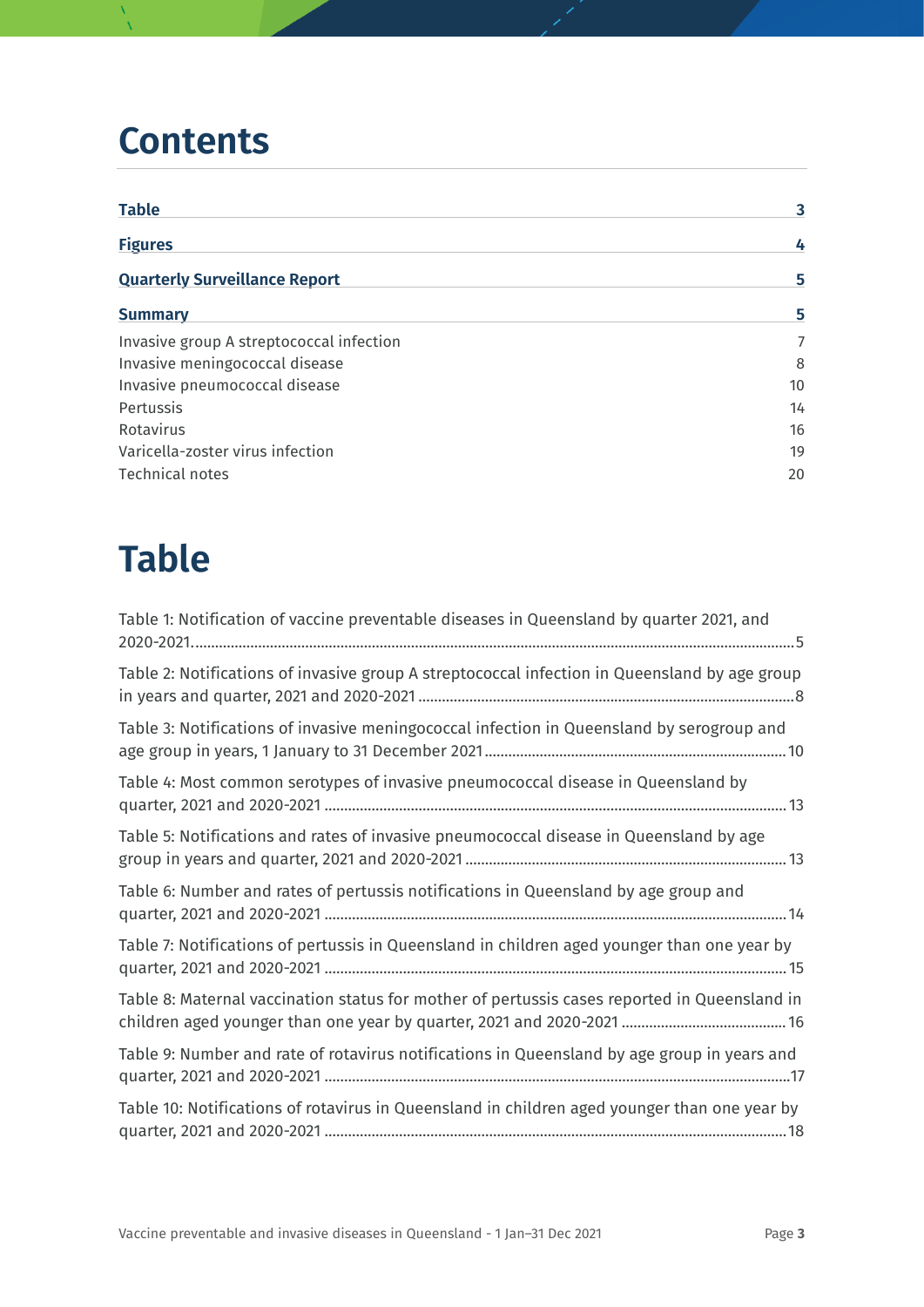[Table 11: Notifications of varicella in Queensland by age group by quarter, 2021 and 2020-2021](#page-18-1) [..........................................................................................................................................................................19](#page-18-1)

## <span id="page-3-0"></span>**Figures**

| Figure 1: Notifications of invasive group A streptococcal infection in Queensland by year and   |
|-------------------------------------------------------------------------------------------------|
| Figure 2: Notifications of invasive meningococcal disease in Queensland by year and month       |
| Figure 3: Notifications of invasive meningococcal disease in Queensland by year and             |
| Figure 4: Notifications of invasive pneumococcal disease in Queensland by year and month        |
| Figure 5: Notifications of 7v serotypes of invasive pneumococcal disease in Queensland by       |
| Figure 6: Notifications of 13v-7v serotypes of invasive pneumococcal disease in Queensland      |
| Figure 7: Notifications of 23v-13v serotypes of invasive pneumococcal disease in Queensland     |
| Figure 8: Notifications of pertussis in Queensland by month and year of onset, 1 January 2016   |
| Figure 9: Notifications of rotavirus in Queensland by age group and quarter and year of         |
| Figure 10: Notifications of rotavirus in Queensland by month and year of onset, 1 January       |
| Figure 11: Notifications of varicella in Queensland by clinical presentation, 1 January 2016 to |
| Figure 12: Notifications of varicella in Queensland by clinical presentation for people 70      |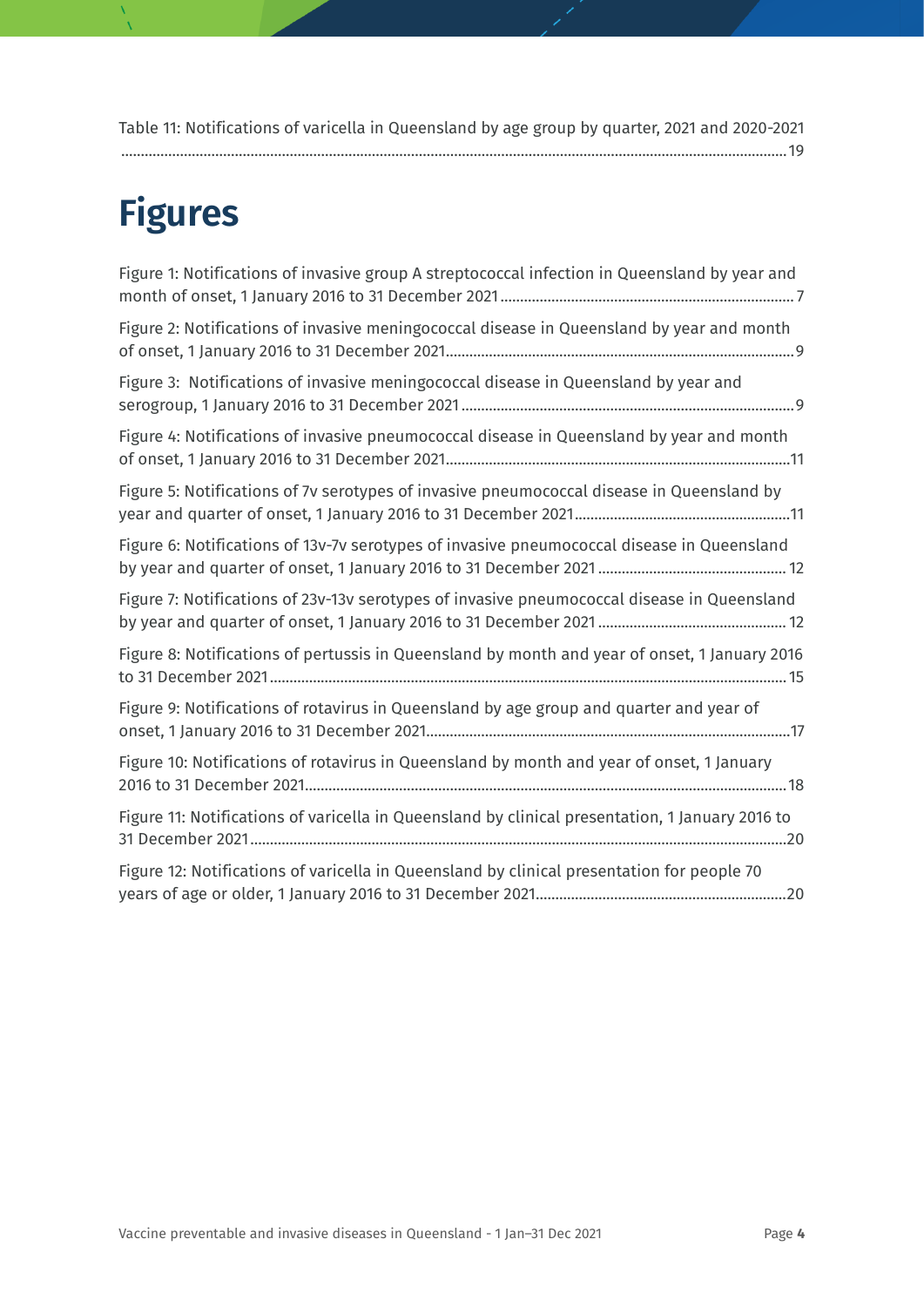## <span id="page-4-0"></span>**Quarterly Surveillance Report**

This quarterly report provides additional data on vaccine preventable diseases notified in Queensland. This report covers the period 1 January to 31 December 2021. Data for this report were extracted from the Queensland Health notifiable conditions register on 07 February 2022 by episode date.

For current year to date totals, please refer to the Queensland Health Weekly Notifiable Conditions Report available here. Recent changes were made to the Queensland immunisation schedule, in line with changes to the national program, from 1 July 2020, at the beginning of the period covered in this report.

The current Queensland immunisation schedule is available online for any questions regarding vaccine recommendations.

## <span id="page-4-1"></span>**Summary**

<span id="page-4-2"></span>*Table 1: Notification of vaccine preventable diseases in Queensland by quarter 2021, and 2020-2021.*

| <b>Disease</b>                                    | Q1 2021        | Q2 2021        | Q3 2021      | Q4 2021        | <b>Total 2021</b> | <b>Total 2020</b> |
|---------------------------------------------------|----------------|----------------|--------------|----------------|-------------------|-------------------|
| <b>Diphtheria</b>                                 | $\mathbf{0}$   | 1              | 3            | $\overline{0}$ | 4                 | 8                 |
| <b>Group A Streptococcal infection (invasive)</b> | 60             | 65             | 72           | 81             | 278               | 279               |
| Haemophilus influenzae type b (invasive)          | 1              | 1              | $\mathbf{0}$ | $\overline{2}$ | 4                 | 6                 |
| <b>Measles</b>                                    | $\overline{0}$ | $\overline{0}$ | $\mathbf{0}$ | $\overline{0}$ | $\overline{0}$    | 6                 |
| <b>Meningococcal (invasive)</b>                   | 4              | 3              | 3            | 4              | 14                | 27                |
| <b>Mumps</b>                                      | $\overline{3}$ | $\overline{0}$ | $\mathbf{1}$ | $\overline{2}$ | 6                 | 34                |
| <b>Pertussis</b>                                  | 24             | 21             | 18           | 36             | 99                | 490               |
| <b>Pneumococcal (invasive)</b>                    | 36             | 83             | 90           | 50             | 259               | 216               |
| <b>Rotavirus</b>                                  | 91             | 98             | 126          | 286            | 601               | 309               |
| <b>Rubella</b>                                    | $\overline{0}$ | $\overline{0}$ | $\mathbf{0}$ | $\overline{0}$ | $\mathbf{0}$      | $\mathbf 0$       |
| <b>Tetanus</b>                                    | $\mathbf{0}$   | $\overline{0}$ | $\mathbf{0}$ | $\overline{0}$ | $\mathbf{0}$      | 5                 |
| <b>Varicella</b>                                  | 2,567          | 2,381          | 2,615        | 2,755          | 10,318            | 10,139            |

(Q1: 1 January–31 March, Q2: 1 April–30 June, Q3: 1 July–30 September, Q4: 1 October–31 December)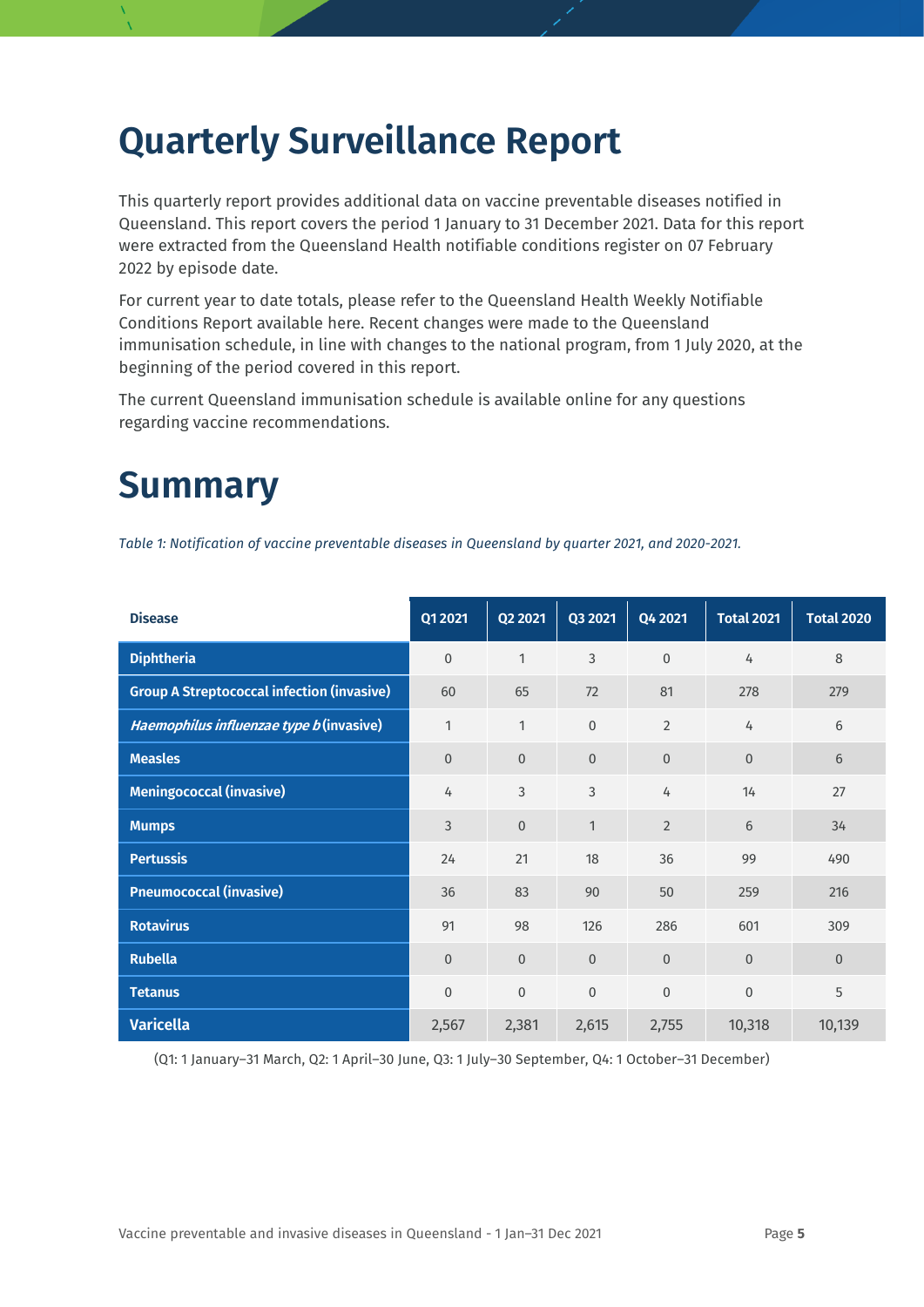#### **Diphtheria**

There were no notifications in quarter 4 2021 (Q4 2021).

In 2021, there were 2 notifications of cutaneous toxigenic C. diphtheriae, one each from the Cairns and Hinterland and Torres and Cape HHS areas (ages 30 and 11 years, respectively), and two cutaneous toxigenic C. ulcerans notifications from the Townsville HHS area (ages 23 and 67 years). The 4 cases acquired their infection in Queensland and were fully vaccinated.

#### **Invasive Haemophilus influenzae type b (Hib) disease**

There were 2 notifications of Hib from the Metro South HHS area in Q4 2021 in adults aged 42 and 59 years.

The 4 notifications of Hib in 2021 were aged 9 months, 42, 59, and 86 years. Of the 4 cases, 1 child was fully vaccinated for age, and 3 adults were unvaccinated.

#### **Measles**

There were no notifications of measles in 2021.

#### **Mumps**

There were 2 notifications of mumps from the Gold Coast and Metro South HHS areas in Q4 2021 in unvaccinated, non-Indigenous adults, with ages 54 and 61 years.

In 2021, there were 6 mumps cases notified in Queensland, of which 2 were children (aged 6 and 9 years) and 4 were adults (aged 54, 61, 64, and 71 years). Of these cases, 2 children were fully vaccinated, and 4 adults were unvaccinated. All 6 cases were non-Indigenous people. The 2021 notifications of mumps were 82 per cent lower than the notifications of 2020.

#### **Rubella**

There were no notifications of rubella in 2021.

#### **Tetanus**

There were no notifications of tetanus in 2021.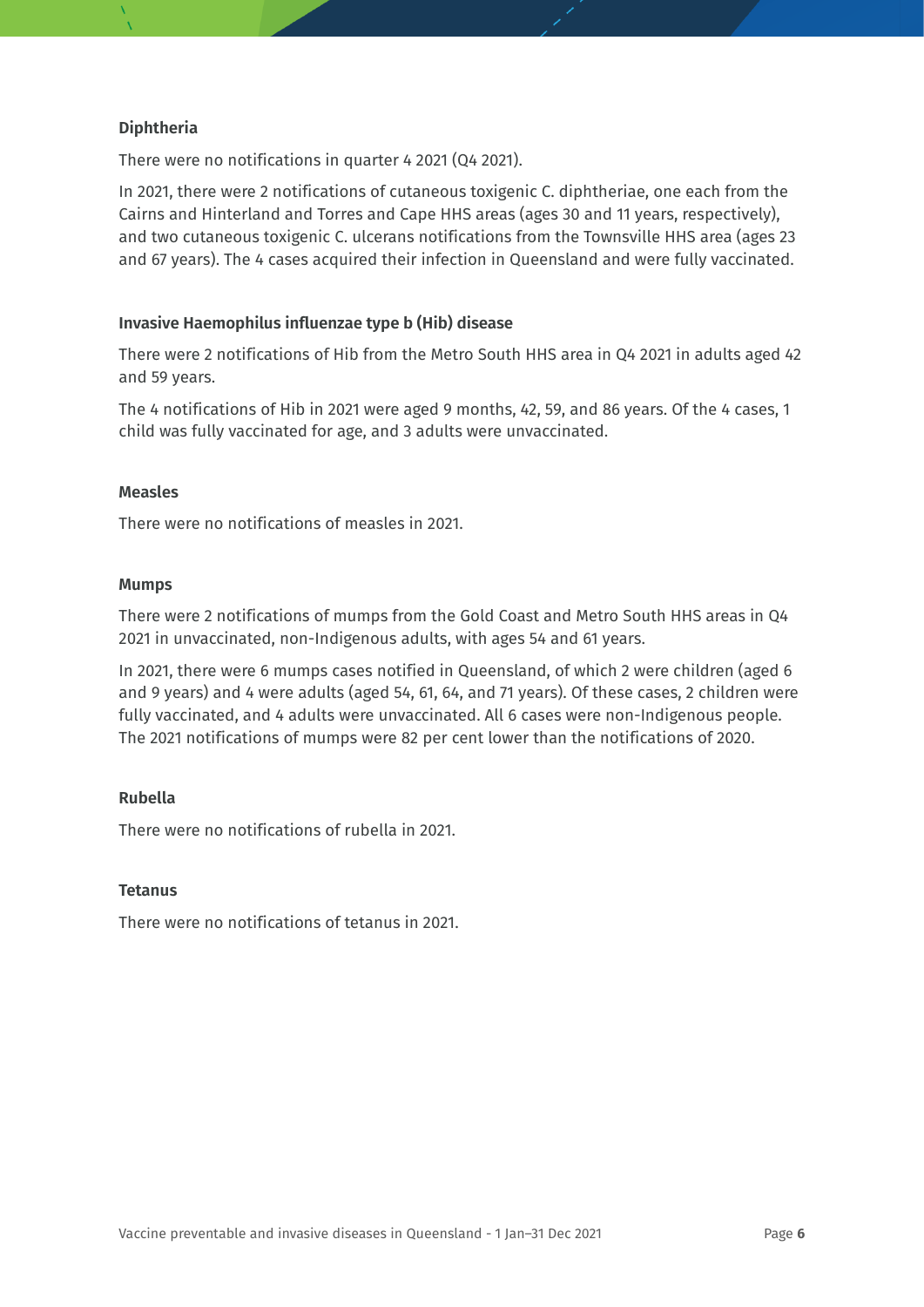### <span id="page-6-0"></span>Invasive group A streptococcal infection

There were 81 notifications of invasive group A streptococcal (iGAS) infection in Q4 2021, with 2 deaths reported. From 1 January to 31 December 2021, there were 278 notifications of iGAS infection in Queensland, including 8 reported deaths. The majority of cases (78 per cent) were adults aged 20 years or older. Of the 8 deaths, 6 deaths occurred in adults aged 20 years or older and 2 deaths in children younger than 5 years of age. Indigenous status was available for 276 (99 per cent) reported cases. Of these, 104 (37 per cent) of cases occurred in Aboriginal and/or Torres Strait Islander people.



<span id="page-6-1"></span>*Figure 1: Notifications of invasive group A streptococcal infection in Queensland by year and month of onset, 1 January 2016 to 31 December 2021*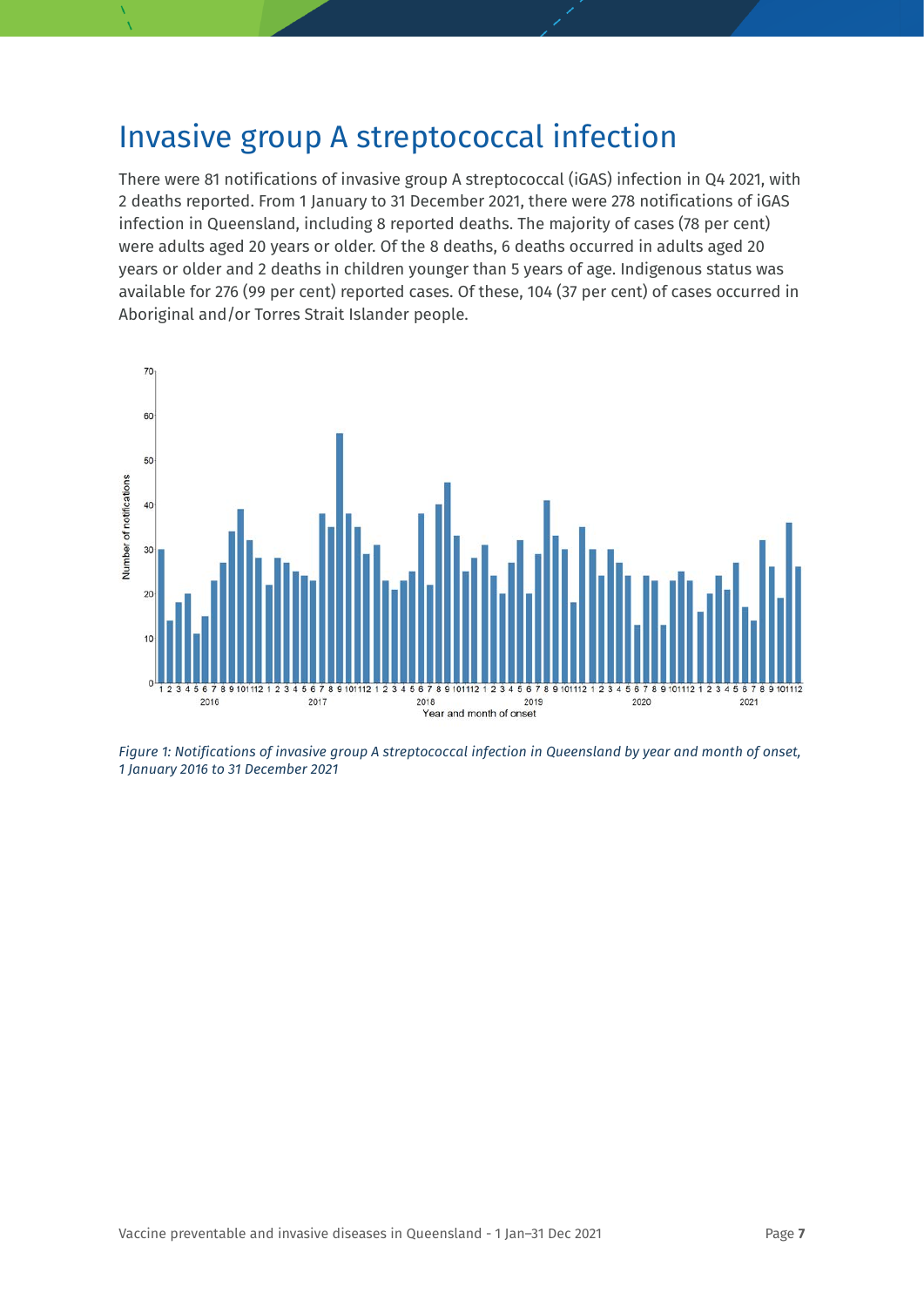<span id="page-7-1"></span>*Table 2: Notifications of invasive group A streptococcal infection in Queensland by age group in years and quarter, 2021 and 2020-2021*

| <b>Age Group</b> | Q1 2021        | Q2 2021        | Q3 2021        | Q4 2021        | <b>Total 2021</b> | <b>Total 2020</b> |
|------------------|----------------|----------------|----------------|----------------|-------------------|-------------------|
| $0 - 4$          | $\mathsf 3$    | 8              | 12             | 11             | 34                | 24                |
| $5-9$            | $\overline{2}$ | $\mathfrak{Z}$ | $\mathfrak{Z}$ | 4              | 12                | 5                 |
| $10 - 14$        | $\mathbf{1}$   | $\mathbf{1}$   | $\overline{0}$ | 4              | $\sqrt{6}$        | 3                 |
| $15 - 19$        | 5              | 1              | $\overline{2}$ | $\overline{2}$ | 10                | $\overline{9}$    |
| $20 - 24$        | $\mathbf 0$    | $\mathbf{1}$   | 1              | 1              | $\mathsf 3$       | 11                |
| $25 - 44$        | 13             | 19             | 17             | 17             | 66                | 59                |
| $45 - 64$        | 18             | 12             | 15             | 20             | 65                | 83                |
| $65+$            | 18             | 20             | 22             | 22             | 82                | 85                |
| <b>Total</b>     | 60             | 65             | 72             | 81             | 278               | 279               |

### <span id="page-7-0"></span>Invasive meningococcal disease

There were 4 notifications of invasive meningococcal disease (IMD) in Q4 2021, with no deaths reported. Of these, 2 cases were serogroup B, 1 case was W, and 1 case was serogroup Y.

During 2021, there were a total of 14 notifications of IMD, with no deaths reported. Of the 14 notifications, 6 cases were serogroup Y, 5 cases were serogroup B, and 3 cases were serogroup W. The 2021 notifications of IMD were 48 per cent lower than the notifications of 2020 (27 cases). Serogroups W and Y are still occurring in Queensland following their emergence in 2016 (Figure 2).

#### Vaccination History

In Queensland:

- Vaccines for serogroup C disease were introduced for children 12 months of age in 2003, with an initial catch-up period covering older ages to <20 years.
- In response to the rise in serogroup W and serogroup Y disease in 2016, a meningococcal ACWY vaccination program was introduced in July 2017 to provide vaccination to year 10 students through the school immunisation program, and for young people aged 15–19 years of age through their immunisation provider.
- From 1 July 2018, conjugate meningococcal ACWY vaccine replaced Menitorix® (Hib-Meningococcal Serogroup C vaccine) at the 12-month time point on the national immunisation program schedule.
- From 1 July 2020, the meningococcal B vaccine (Bexsero®) became available and was funded for Aboriginal and Torres Strait Islander infants at 2, 4, and 12 months of age.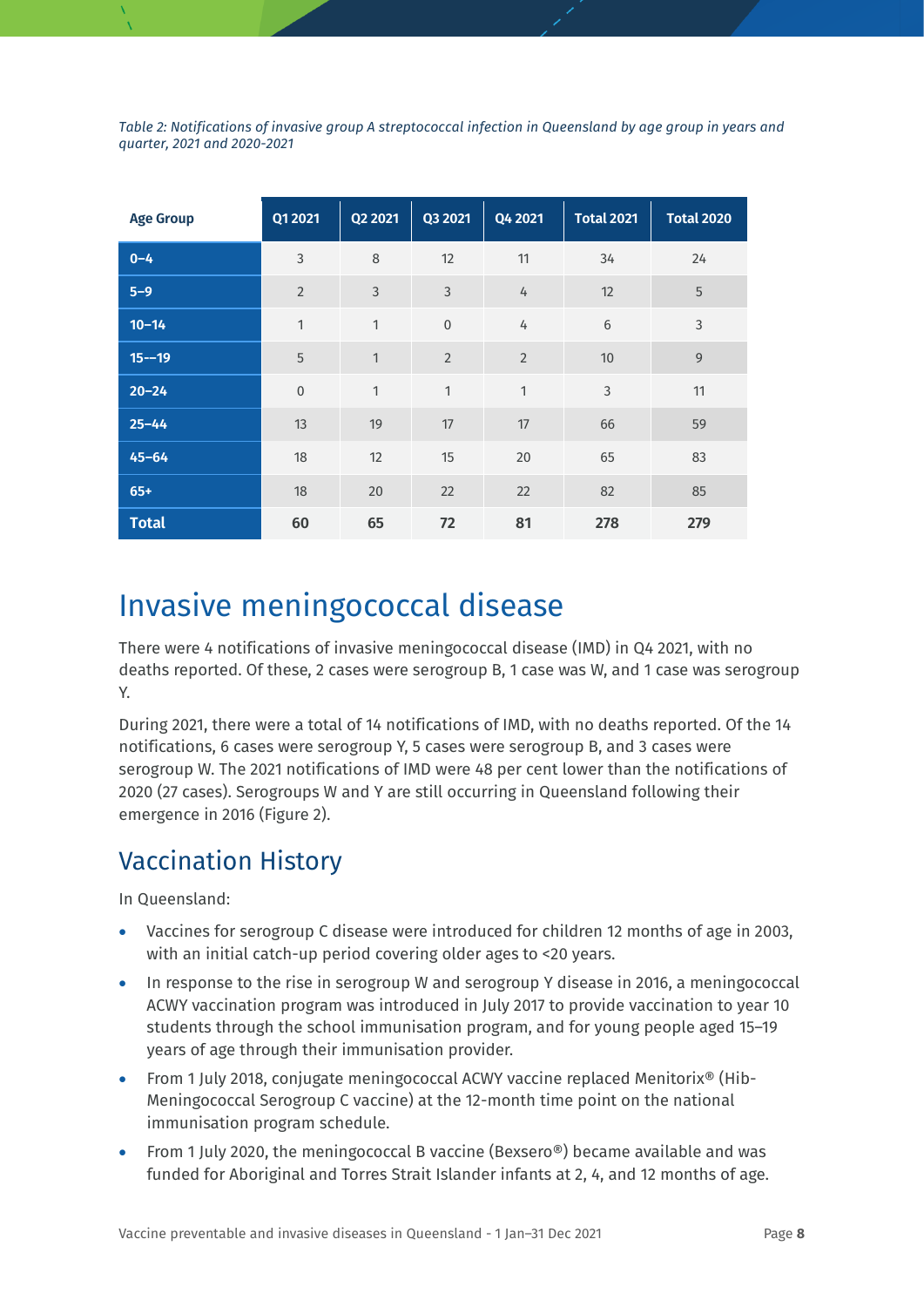• From 1 July 2020, Bexsero and conjugate meningococcal ACWY vaccines were made available and funded for people of all ages with specified medical conditions that increase their risk of IMD.



<span id="page-8-0"></span>*Figure 2: Notifications of invasive meningococcal disease in Queensland by year and month of onset, 1 January 2016 to 31 December 2021*



<span id="page-8-1"></span>*Figure 3: Notifications of invasive meningococcal disease in Queensland by year and serogroup, 1 January 2016 to 31 December 2021*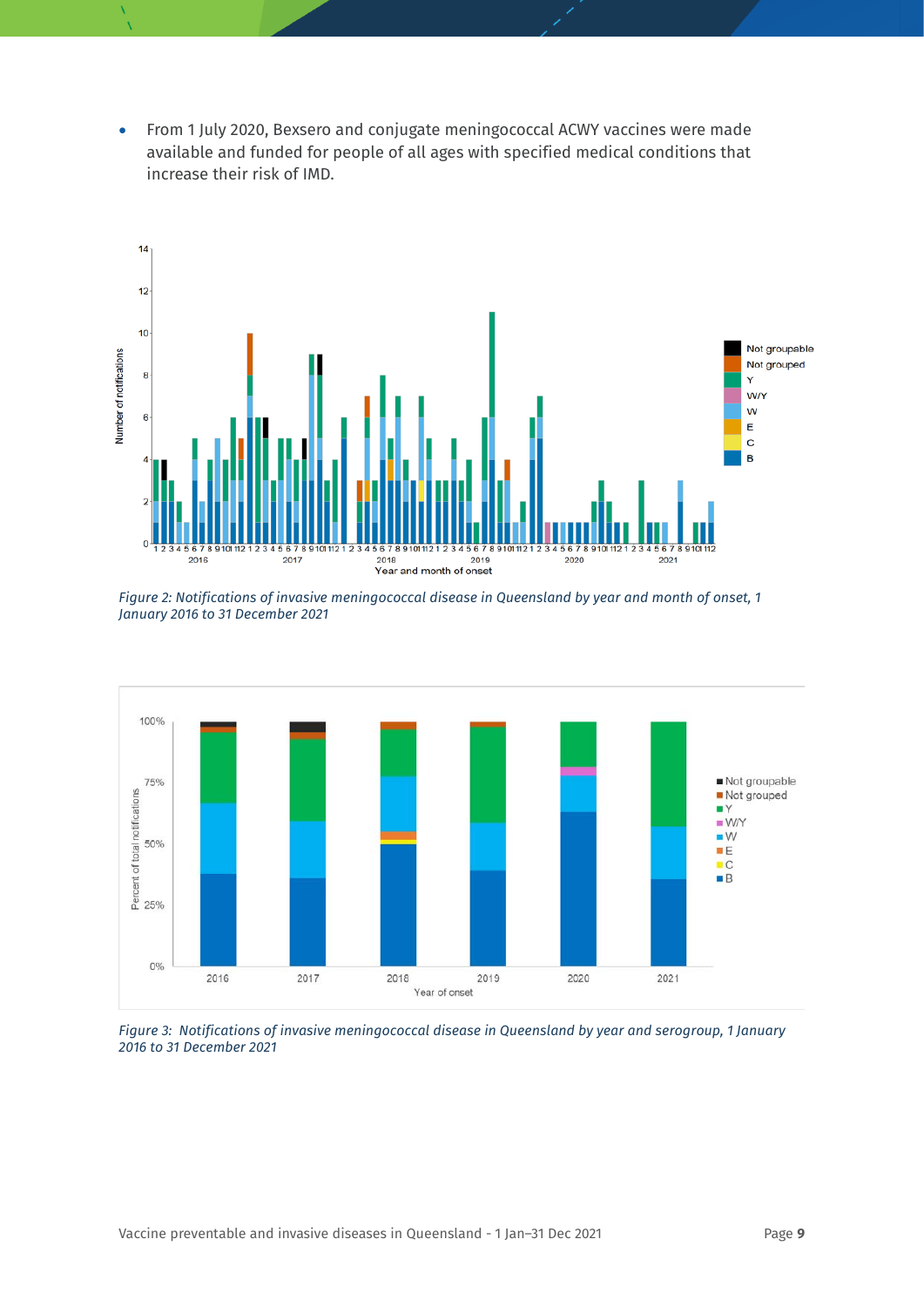| <b>Age Group</b> | <b>Group B</b> | <b>Group W</b> | <b>Group Y</b> | Not groupable  | <b>Not grouped</b> | <b>Total</b>   |
|------------------|----------------|----------------|----------------|----------------|--------------------|----------------|
| $0 - 4$          | 1              | $\overline{2}$ | $\mathbf{0}$   | $\overline{0}$ | $\mathbf{0}$       | 3              |
| $5 - 9$          | $\Omega$       | 1              | $\overline{0}$ | $\overline{0}$ | $\mathbf{0}$       |                |
| $10 - 14$        | $\mathbf{0}$   | $\mathbf{0}$   | $\overline{0}$ | $\overline{0}$ | $\overline{0}$     | $\mathbf 0$    |
| $15 - 19$        | 3              | $\overline{0}$ | $\overline{0}$ | $\Omega$       | $\overline{0}$     | 3              |
| $20 - 24$        | $\Omega$       | $\mathbf 0$    | $\overline{0}$ | $\overline{0}$ | $\overline{0}$     | $\mathbf 0$    |
| $25+$            | $\mathbf{1}$   | $\mathbf{0}$   | 6              | $\Omega$       | $\overline{0}$     | $\overline{7}$ |
| <b>Total</b>     | 5              | 3              | 6              | $\bf{0}$       | $\bf{0}$           | 14             |

<span id="page-9-1"></span>*Table 3: Notifications of invasive meningococcal infection in Queensland by serogroup and age group in years, 1 January to 31 December 2021*

### <span id="page-9-0"></span>Invasive pneumococcal disease

There were 50 invasive pneumococcal disease (IPD) notifications in Q4 2021, with 1 death reported in a child aged 14 years. During 2021, there were 259 notifications of IPD, and 8 deaths reported. Of these 8 deaths, 4 were in adults aged 27 years or older, 1 was a child aged 14 years, and 2 were in children younger than 5 years of age. Figure 4 shows the number of notifications of IPD by year and month of onset. The serotype of each notification is categorised according to vaccine type: serotypes included in the 7-valent vaccine (Prevenar) are categorised as 7v, those included exclusively in the 13-valent vaccine (Prevenar 13) are categorised as 13v-7v.

### Vaccination History

In Queensland:

- Since 1 July 2011, 13vPCV vaccine was provided in a 3-dose primary course schedule for infants not in a high-risk category at 6 weeks, 4, and 6 months. From 1 July 2018, a new schedule for 13vPCV was introduced, with doses at 6 weeks, 4 months, and 12 months of age.
- From 1 July 2018, Aboriginal and/or Torres Strait Islander children and medically at-risk children are scheduled to receive Prevenar 13 at 6 weeks, 4 months, 6 months, and 12 months of age.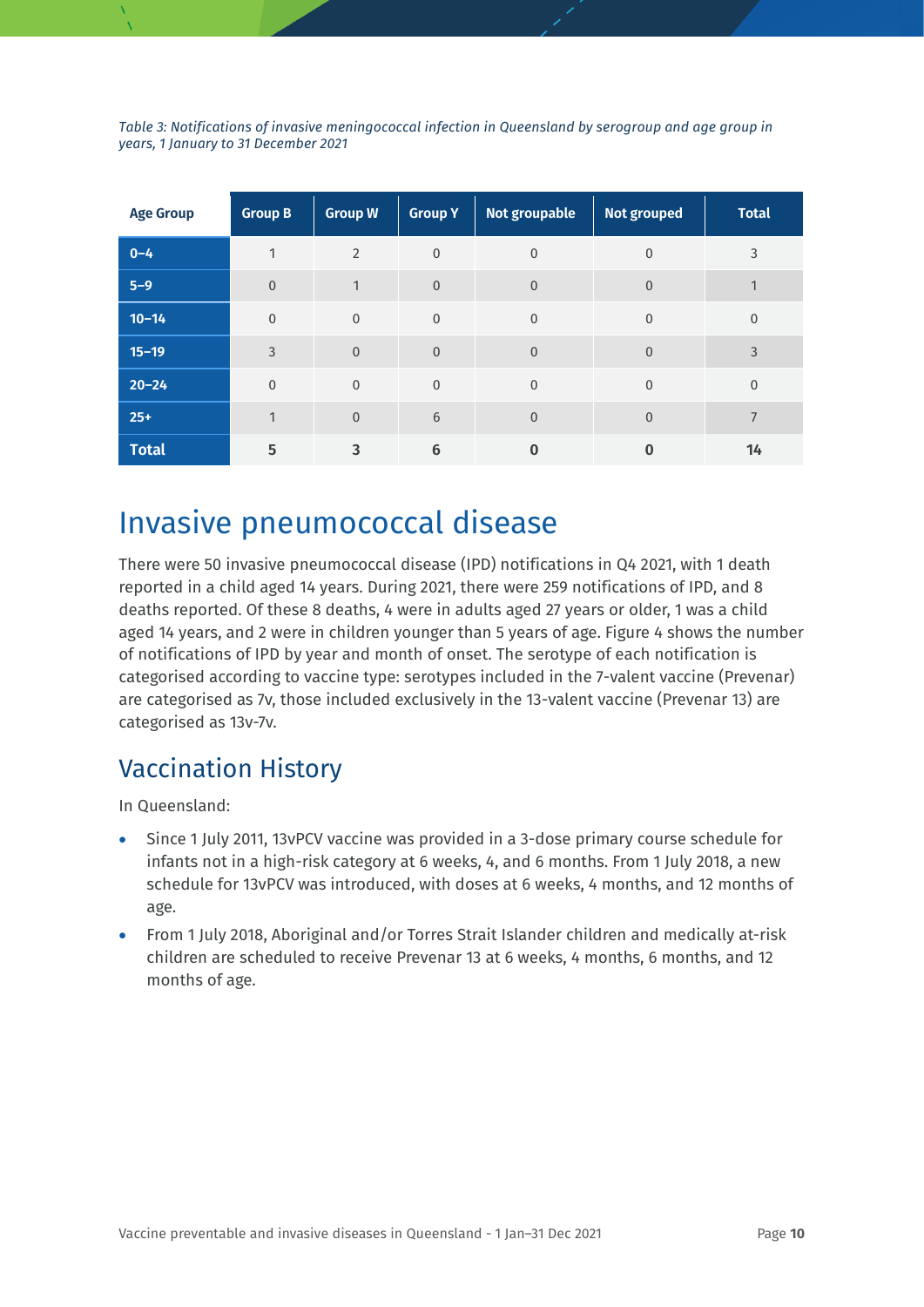

<span id="page-10-0"></span>*Figure 4: Notifications of invasive pneumococcal disease in Queensland by year and month of onset, 1 January 2016 to 31 December 2021*



<span id="page-10-1"></span>*Figure 5: Notifications of 7v serotypes of invasive pneumococcal disease in Queensland by year and quarter of onset, 1 January 2016 to 31 December 2021*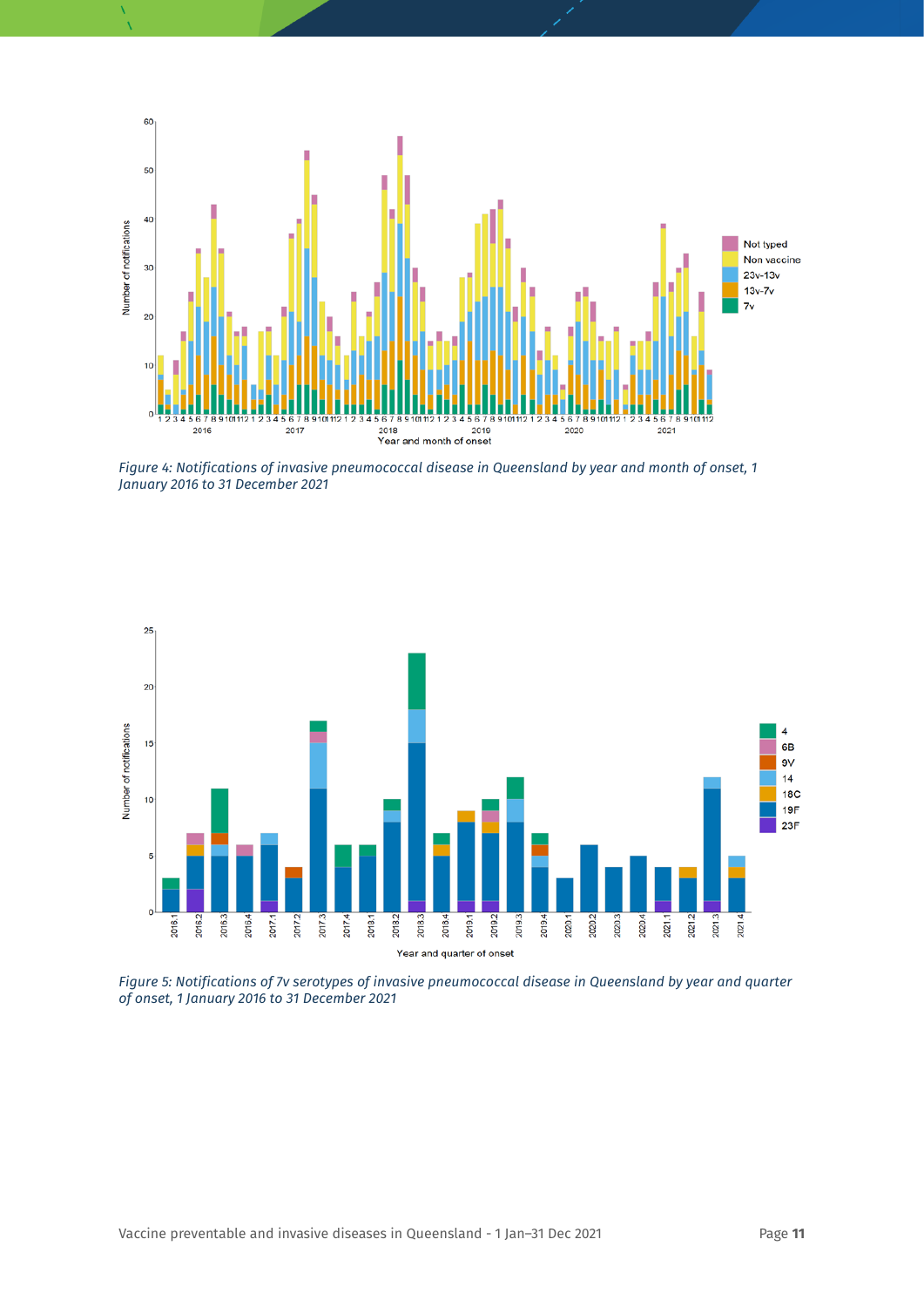

<span id="page-11-0"></span>*Figure 6: Notifications of 13v-7v serotypes of invasive pneumococcal disease in Queensland by year and quarter of onset, 1 January 2016 to 31 December 2021*



<span id="page-11-1"></span>*Figure 7: Notifications of 23v-13v serotypes of invasive pneumococcal disease in Queensland by year and quarter of onset, 1 January 2016 to 31 December 2021*

In 2021, the most commonly notified IPD serotypes were 3, 19F, 23B, 19A, 22F, 8, 6C, 11A, 33F, 16F, 9N, 15B, 15C, and 23A accounting for 73% of all IPD notifications in the time period.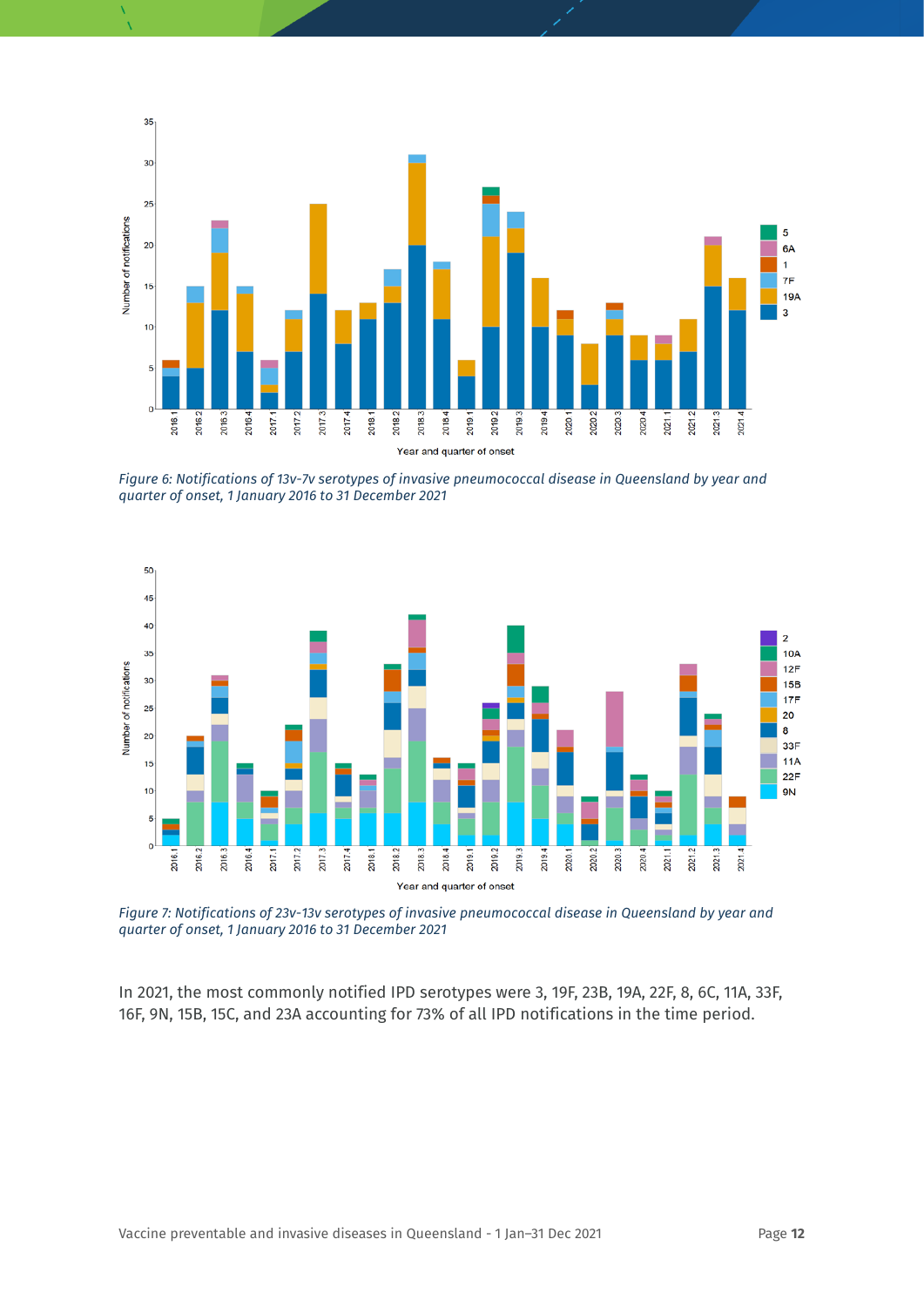<span id="page-12-0"></span>*Table 4: Most common serotypes of invasive pneumococcal disease in Queensland by quarter, 2021 and 2020- 2021*

| <b>Serotype</b> | <b>Vaccine inclusion</b> | Q1 2021        | Q2 2021        | Q3 2021        | Q4 2021          | <b>Total 2021</b> | <b>Total 2020</b> |
|-----------------|--------------------------|----------------|----------------|----------------|------------------|-------------------|-------------------|
| $\overline{3}$  | $13v-7v$                 | 6              | $\overline{7}$ | 15             | 12               | 40                | 27                |
| 19F             | 7v                       | $\mathfrak{Z}$ | 3              | 10             | $\mathfrak{Z}$   | 19                | 18                |
| 23B             | Non vaccine              | $\overline{2}$ | $\overline{7}$ | 6              | $\overline{2}$   | 17                | 20                |
| <b>19A</b>      | $13v-7v$                 | $\overline{2}$ | $\frac{1}{4}$  | 5              | $\overline{4}$   | 15                | 12                |
| 22F             | $23v-13v$                | $\mathbf{1}$   | 11             | 3              | $\boldsymbol{0}$ | 15                | 12                |
| 8               | $23v-13v$                | $\overline{2}$ | $7\phantom{.}$ | 5              | $\mathbf{0}$     | 14                | 20                |
| 6C              | Non vaccine              | $\mathbf{1}$   | 5              | 5              | $\overline{2}$   | 13                | $\overline{7}$    |
| <b>11A</b>      | $23v-13v$                | 1              | 5              | $\overline{2}$ | $\overline{2}$   | 10                | $\overline{7}$    |
| 33F             | $23v - 13v$              | $\mathbf{1}$   | $\overline{2}$ | $\overline{4}$ | $\overline{3}$   | 10                | 3                 |
| 16F             | Non vaccine              | $\mathfrak{Z}$ | 3              | $\mathbf{1}$   | $\overline{2}$   | 9                 | 5                 |
| <b>9N</b>       | $23v-13v$                | $\mathbf{1}$   | $\overline{2}$ | $\overline{4}$ | $\overline{2}$   | 9                 | 5                 |
| 15B             | $23v-13v$                | $\mathbf{1}$   | 3              | $\mathbf{1}$   | $\overline{2}$   | $\overline{7}$    | 3                 |
| 15C             | Non vaccine              | $\mathbf 0$    | 3              | $\mathbf{1}$   | $\overline{2}$   | $6\,$             | 6                 |
| 23A             | Non vaccine              | $\mathbf{0}$   | 3              | $\overline{2}$ | 1                | $6\phantom{.}6$   | $6\phantom{.}6$   |

<span id="page-12-1"></span>*Table 5: Notifications and rates of invasive pneumococcal disease in Queensland by age group in years and quarter, 2021 and 2020-2021*

| <b>Pneumococcal</b> |                |                 | <b>Notification rate#</b> |                |                   |                   |                   |                   |
|---------------------|----------------|-----------------|---------------------------|----------------|-------------------|-------------------|-------------------|-------------------|
| <b>Age Group</b>    | Q1 2021        | Q2 2021         | Q3 2021                   | Q4 2021        | <b>Total 2021</b> | <b>Total 2020</b> | <b>Total 2021</b> | <b>Total 2020</b> |
| $\leq$ 1            | $\mathbf 0$    | 4               | 4                         | $\overline{7}$ | 15                | $\,8\,$           | 24.6              | 13.1              |
| $1 - 4$             | $\overline{9}$ | $6\phantom{1}6$ | 14                        | $\,8\,$        | 37                | 22                | 14.6              | 8.7               |
| $5 - 14$            | $\mathsf 3$    | 4               | 6                         | 2              | 15                | 11                | 2.2               | 1.6               |
| $25 - 44$           | $\overline{7}$ | 14              | 13                        | 10             | 44                | 35                | 3.1               | 2.5               |
| $45 - 64$           | $6\,$          | 24              | 22                        | 11             | 63                | 56                | 4.9               | 4.4               |
| $65+$               | 10             | 29              | 25                        | 11             | 75                | 70                | 9                 | 8.4               |
| <b>Total</b>        | 36             | 83              | 90                        | 50             | 259               | 216               | 5                 | 4.2               |

# Annual age specific rate per 100,000 population per year using ERP for 2020 and 2021 (ABS Catalogue no. 3235.0)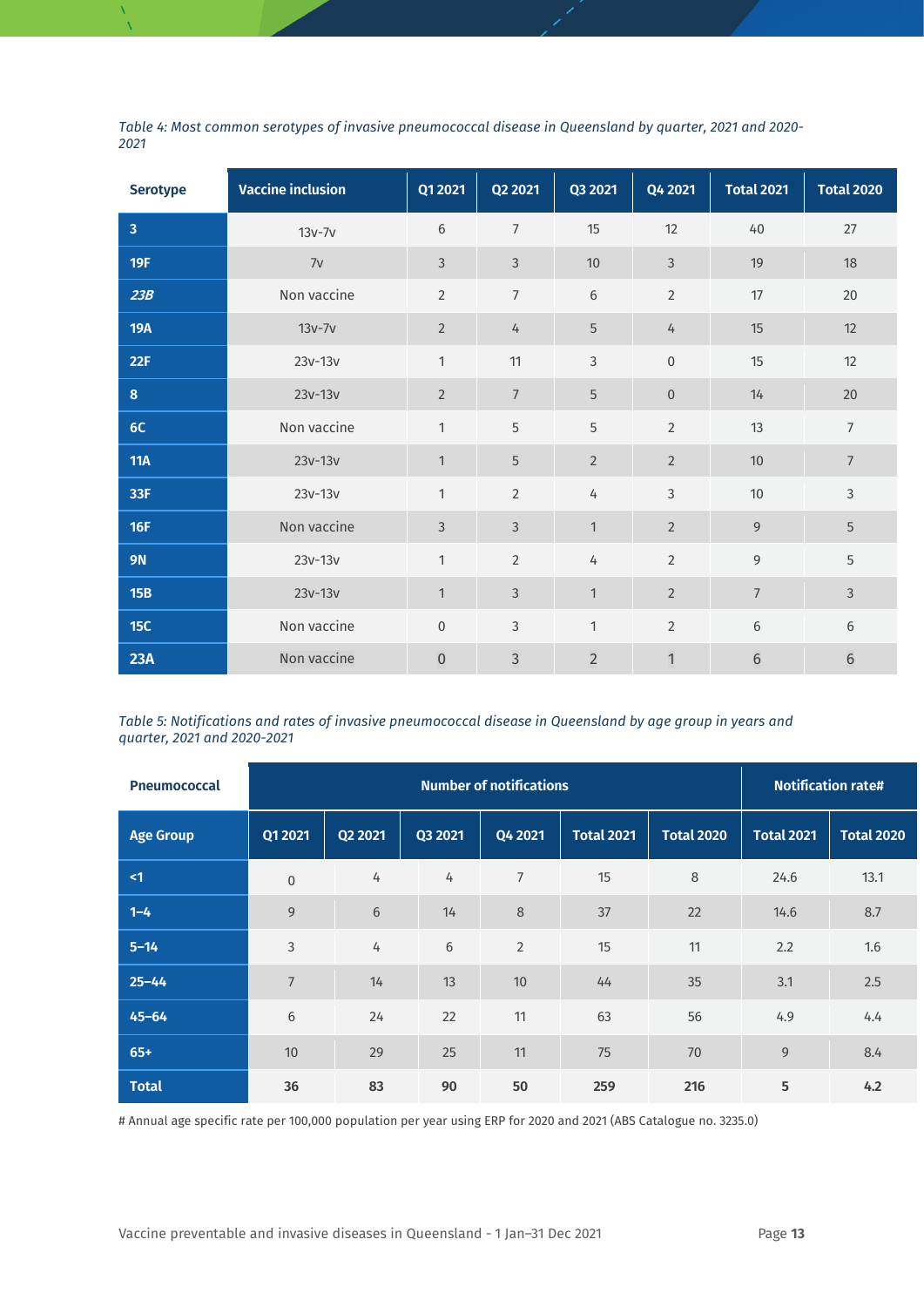### <span id="page-13-0"></span>Pertussis

There were 36 notifications of pertussis in Q4 2021 and a total of 99 notifications of pertussis for the year with no deaths reported. The highest rate of notifications was seen in the 1–2 year age group in 2021 (Table 6). The 2021 notifications and rates of pertussis were 80 per cent lower than the notifications and rates of 2020.

#### Vaccination History

- Acellular vaccines were first used on the NIP for all Australian children in the late 1990s.
- Queensland has offered children Infanrix hexa in a 3-dose schedule for infants at 6 weeks, 4 months, and 6 months of age since 1 March 2008.
- Booster doses of pertussis-containing vaccine (dTpa) are scheduled for children at 18 months and 4 years of age.
- A pertussis-containing booster (dTpa) is offered in the year 7 school vaccination program.
- A dose of pertussis-containing vaccine (dTpa) is recommended during every pregnancy (ideally between 20 and 32 weeks).

| <b>Pertussis</b>    |                  |                |                  | <b>Notification rate#</b> |                   |                   |              |                   |
|---------------------|------------------|----------------|------------------|---------------------------|-------------------|-------------------|--------------|-------------------|
| Age<br><b>Group</b> | Q1 2021          | Q2 2021        | Q3 2021          | Q4 2021                   | <b>Total 2021</b> | <b>Total 2020</b> | Total 2021   | <b>Total 2020</b> |
| $\leq$ 1            | $\boldsymbol{0}$ | 1              | $\overline{2}$   | $\mathbf{1}$              | 4                 | $\overline{7}$    | 6.6          | 11.5              |
| $1 - 2$             | $\mathbf{1}$     | 6              | $\mathbf 0$      | $\mathfrak{Z}$            | 10                | 13                | 8.1          | 10.5              |
| $3 - 4$             | $\mathsf 3$      | $\mathbf 0$    | 3                | $\mathbf{1}$              | $\overline{7}$    | 17                | 5.4          | 13.1              |
| $5 - 9$             | $\boldsymbol{0}$ | $\mathbf{1}$   | $\overline{2}$   | $\overline{7}$            | 10                | 104               | 2.9          | 30.7              |
| $10 - 14$           | 4                | $\overline{2}$ | $\boldsymbol{0}$ | 15                        | 21                | 75                | 6.1          | 21.7              |
| $15 - 19$           | $\mathfrak{Z}$   | $\overline{0}$ | $\mathbf 0$      | $\mathfrak{Z}$            | $\sqrt{6}$        | 43                | 1.9          | 13.5              |
| $20 - 49$           | $\,8\,$          | 4              | 8                | 3                         | 23                | 127               | 1.1          | $\,$ 6 $\,$       |
| $50 - 64$           | 4                | $\overline{3}$ | $\boldsymbol{0}$ | $\overline{2}$            | $\mathsf 9$       | 60                | $\mathbf{1}$ | 6.5               |
| $65+$               | 1                | 4              | 3                | $\mathbf{1}$              | 9                 | 44                | 1.1          | 5.3               |
| <b>Total</b>        | 24               | 21             | 18               | 36                        | 99                | 490               | 1.9          | 9.5               |

<span id="page-13-1"></span>*Table 6: Number and rates of pertussis notifications in Queensland by age group and quarter, 2021 and 2020- 2021*

# Annual age specific rate per 100,000 population per year using ERP for 2020 and 2021 (ABS Catalogue no. 3235.0)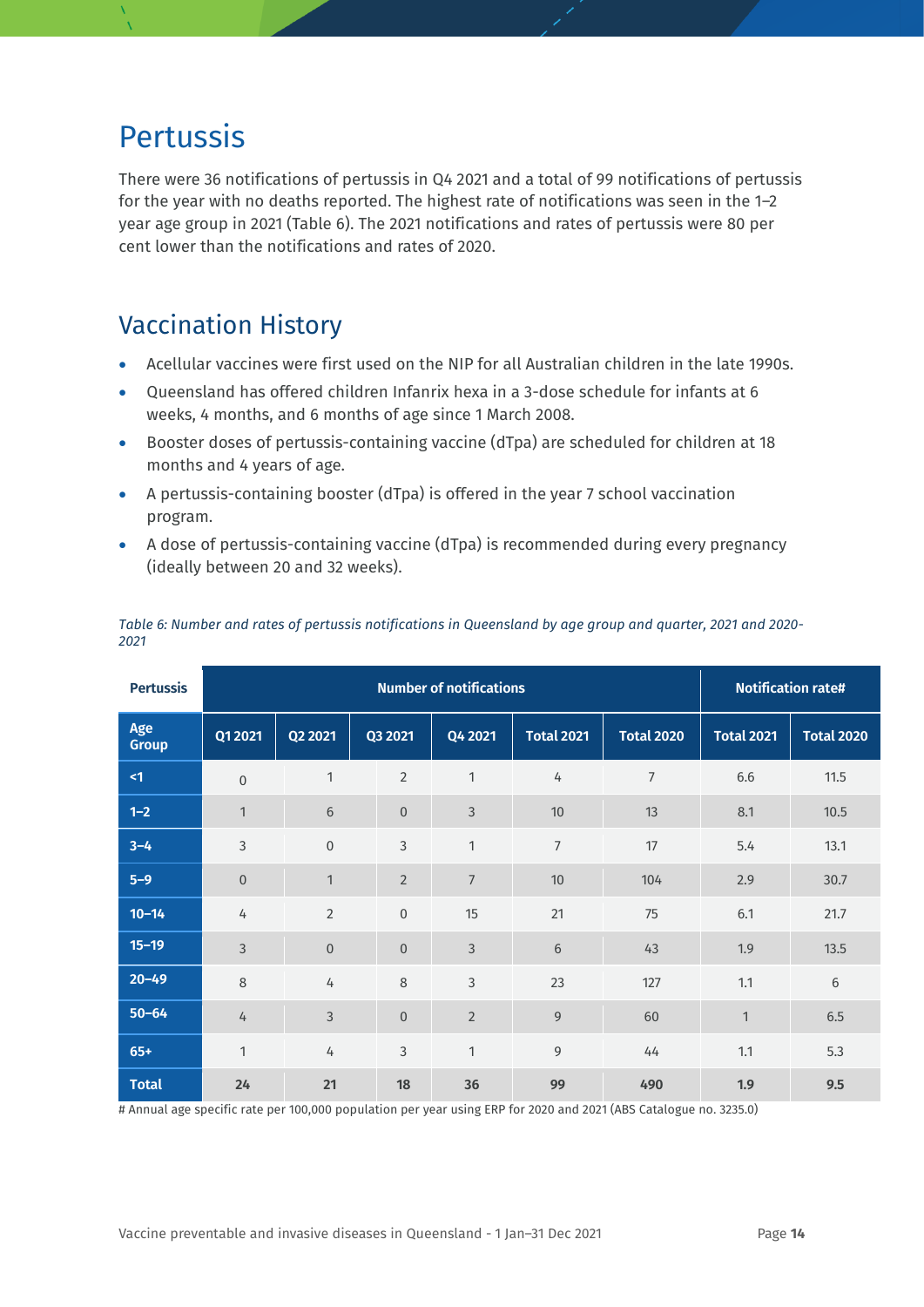

<span id="page-14-1"></span>*Figure 8: Notifications of pertussis in Queensland by month and year of onset, 1 January 2016 to 31 December 2021*

<span id="page-14-0"></span>

| Table 7: Notifications of pertussis in Queensland in children aged younger than one year by quarter, 2021 and |  |  |
|---------------------------------------------------------------------------------------------------------------|--|--|
| 2020-2021                                                                                                     |  |  |

| <b>Age Group</b> | Q1 2021        | Q2 2021          | Q3 2021        | Q4 2021        | <b>Total 2021</b> | <b>Total 2020</b> |
|------------------|----------------|------------------|----------------|----------------|-------------------|-------------------|
| <1 month         | $\overline{0}$ | $\overline{0}$   | $\overline{0}$ | $\overline{0}$ | $\overline{0}$    | $\mathbf{1}$      |
| 1 month          | $\overline{0}$ | $\overline{0}$   | $\mathbf{1}$   | $\overline{0}$ | $\mathbf{1}$      | $\overline{0}$    |
| 2 months         | $\overline{0}$ | $\mathbf 0$      | $\mathbf{1}$   | $\overline{0}$ | $\mathbf{1}$      | $\mathbf 0$       |
| 3 months         | $\overline{0}$ | $\overline{0}$   | $\overline{0}$ | $\overline{0}$ | $\overline{0}$    | $\overline{0}$    |
| 4 months         | $\overline{0}$ | $\overline{0}$   | $\overline{0}$ | $\mathbf 0$    | $\overline{0}$    | $\mathbf{1}$      |
| 5 months         | $\overline{0}$ | $\overline{0}$   | $\Omega$       | $\overline{0}$ | $\overline{0}$    | $\mathbf{1}$      |
| 6 months         | $\mathbf{0}$   | $\overline{0}$   | $\mathbf{0}$   | $\overline{0}$ | $\overline{0}$    | 1                 |
| 7 months         | $\overline{0}$ | $\mathbf{1}$     | $\overline{0}$ | $\overline{0}$ | $\mathbf{1}$      | $\mathbf{1}$      |
| 8 months         | $\overline{0}$ | $\mathbf 0$      | $\mathbf 0$    | $\mathbf 0$    | $\overline{0}$    | $\mathbf 0$       |
| 9 months         | $\overline{0}$ | $\overline{0}$   | $\Omega$       | $\overline{0}$ | $\overline{0}$    | $\mathbf{1}$      |
| 10 months        | $\overline{0}$ | $\overline{0}$   | $\mathbf{0}$   | $\mathbf 0$    | $\overline{0}$    | $\mathbf{0}$      |
| 11 months        | $\overline{0}$ | $\boldsymbol{0}$ | $\overline{0}$ | $\mathbf{1}$   | $\mathbf{1}$      | $\mathbf{1}$      |
| <b>Total</b>     | $\bf{0}$       | 1                | $\overline{2}$ | 1              | 4                 | $\overline{7}$    |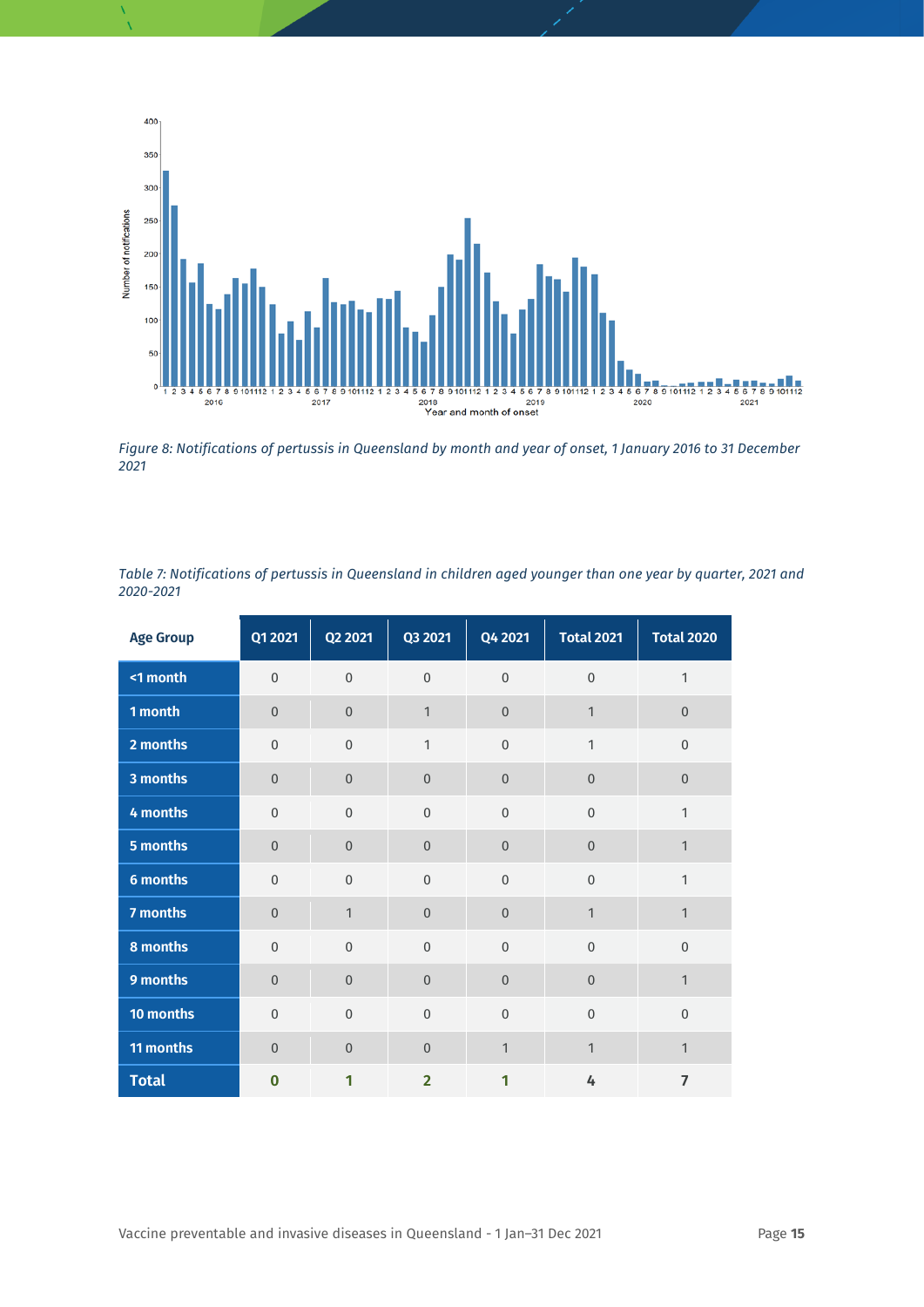<span id="page-15-1"></span>*Table 8: Maternal vaccination status for mother of pertussis cases reported in Queensland in children aged younger than one year by quarter, 2021 and 2020-2021*

| <b>Maternal vaccination status</b> | Q1 2021        | Q2 2021  | Q3 2021        | Q4 2021        | <b>Total 2021</b> | <b>Total 2020</b> |
|------------------------------------|----------------|----------|----------------|----------------|-------------------|-------------------|
| <b>Vaccinated</b>                  | $\Omega$       | $\Omega$ |                |                | $\overline{2}$    | 4                 |
| <b>Not Vaccinated</b>              | $\overline{0}$ | $\Omega$ |                | $\overline{0}$ |                   | 3                 |
| <b>Not asked</b>                   | $\overline{0}$ |          | $\Omega$       | $\mathbf{0}$   |                   | $\mathbf{0}$      |
| <b>Unknown</b>                     | $\Omega$       | $\Omega$ | $\overline{0}$ | $\overline{0}$ | $\mathbf{0}$      | $\overline{0}$    |
| <b>Total</b>                       |                |          |                |                |                   |                   |

### <span id="page-15-0"></span>Rotavirus

There were 286 notifications of rotavirus in Q4 2021 and a total of 601 notifications in 2021. The highest number and rate of notification was seen in children younger than 1 year of age. The 2021 notifications and rates of rotavirus were 1.9 times higher than the notifications and rates of 2020. Figure 9 shows the notifications of rotavirus in Queensland by age group and quarter and year of onset.

Towards the end of 2015 there was an increase in notifications in children aged younger than one year, which has been sustained. At the end of 2015, two laboratories in Queensland introduced PCR testing for rotavirus infection. PCR is more sensitive for rotavirus detection than antigen detection methods. Further, with current PCR assays, discrimination between wild type rotavirus and the vaccine strains is not possible. Notified cases in this age group may reflect recent vaccination rather than infection.

During 2006–2016, only confirmed rotavirus cases were notified as per the Queensland Health guidelines. Queensland introduced a case definition for probable and confirmed cases from the beginning of 2017.

### Vaccination History

Vaccines for rotavirus first became available in Australia in early 2006 and were added to the National Immunisation Program from 1 July 2007. At this time, Queensland began vaccinating children with RotaTeq (Merck/Seqirus) in a 3-dose schedule administered orally at 6 weeks, 4 months, and 6 months of age.

From 1 July 2017, oral rotavirus vaccine Rotarix (GSK) given in a 2-dose schedule (6 weeks, 4 months), replaced RotaTeq in Queensland.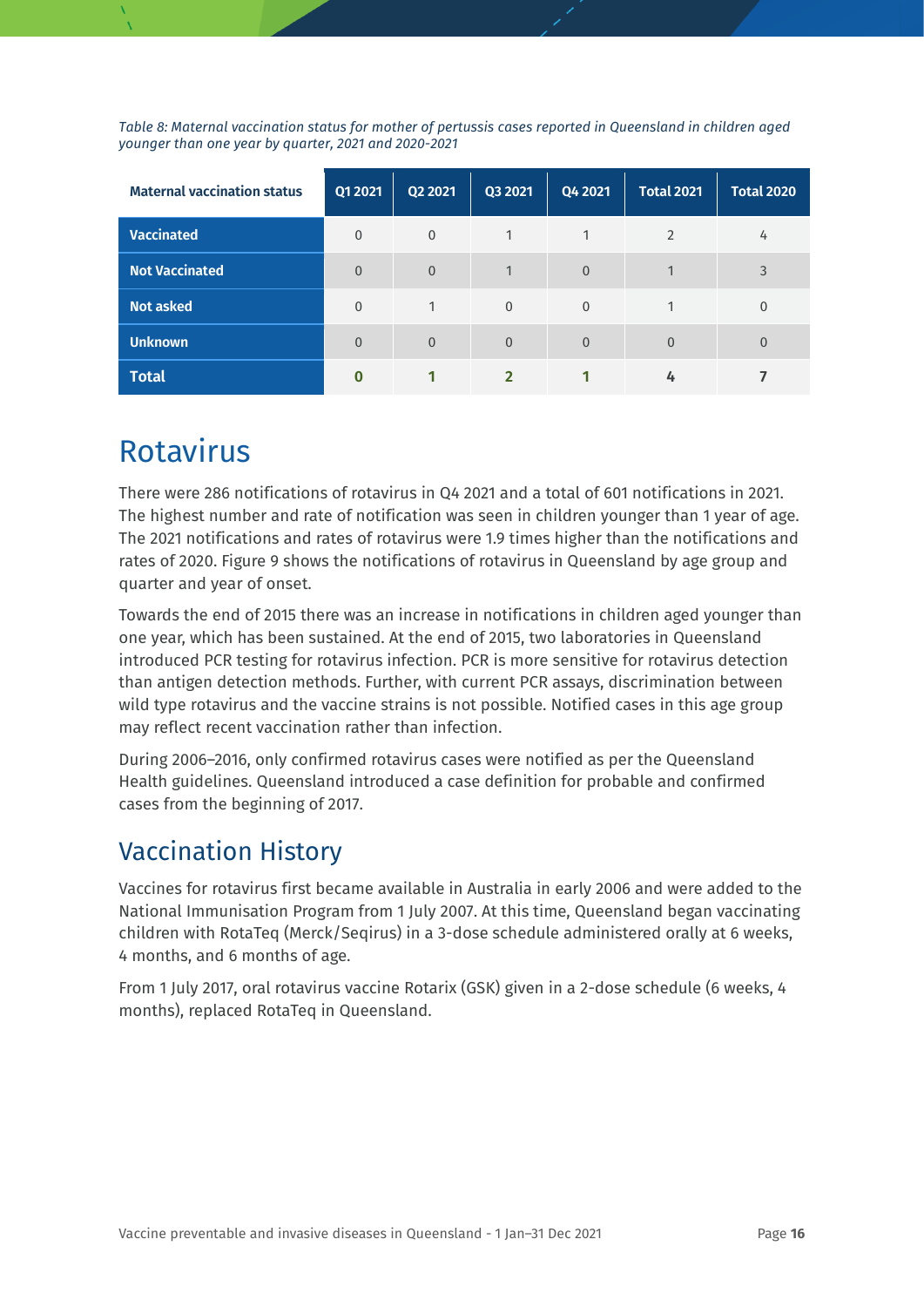

<span id="page-16-1"></span>*Figure 9: Notifications of rotavirus in Queensland by age group and quarter and year of onset, 1 January 2016 to 31 December 2021*

<span id="page-16-0"></span>

| Table 9: Number and rate of rotavirus notifications in Queensland by age group in years and quarter, 2021 |  |  |
|-----------------------------------------------------------------------------------------------------------|--|--|
| and 2020-2021                                                                                             |  |  |

| <b>Rotavirus</b> | <b>Number of notifications</b> |                  |                |              |                   | <b>Notification rate#</b> |                   |                   |
|------------------|--------------------------------|------------------|----------------|--------------|-------------------|---------------------------|-------------------|-------------------|
| <b>Age Group</b> | Q1 2021                        | Q2 2021          | Q3 2021        | Q4 2021      | <b>Total 2021</b> | <b>Total 2020</b>         | <b>Total 2021</b> | <b>Total 2020</b> |
| <1               | 74                             | 80               | 101            | 106          | 361               | 192                       | 591.3             | 314.5             |
| $1 - 2$          | $\overline{2}$                 | $\overline{2}$   | 8              | 35           | 47                | 14                        | 38                | 11.3              |
| $3 - 4$          | 1                              | $\overline{0}$   | $\mathsf 3$    | 21           | 25                | $\overline{7}$            | 19.3              | 5.4               |
| $5 - 9$          | $\mathbf{1}$                   | $\boldsymbol{0}$ | 1              | 15           | 17                | $\mathsf 9$               | 5                 | 2.7               |
| $10 - 14$        | $\overline{0}$                 | $\overline{0}$   | $\overline{0}$ | 4            | 4                 | 3                         | 1.2               | 0.9               |
| $15 - 19$        | $\overline{2}$                 | $\overline{0}$   | $\theta$       | $\mathbf{1}$ | $\mathsf 3$       | $\sqrt{6}$                | 0.9               | 1.9               |
| $20 - 49$        | 5                              | $\overline{4}$   | 8              | 42           | 59                | 36                        | 2.8               | 1.7               |
| $50+$            | 6                              | 12               | 5              | 62           | 85                | 42                        | 4.8               | 2.4               |
| <b>Total</b>     | 91                             | 98               | 126            | 286          | 601               | 309                       | 11.6              | 6                 |

# Annual age specific rate per 100,000 population per year using ERP for 2020 and 2021 (ABS Catalogue no. 3235.0)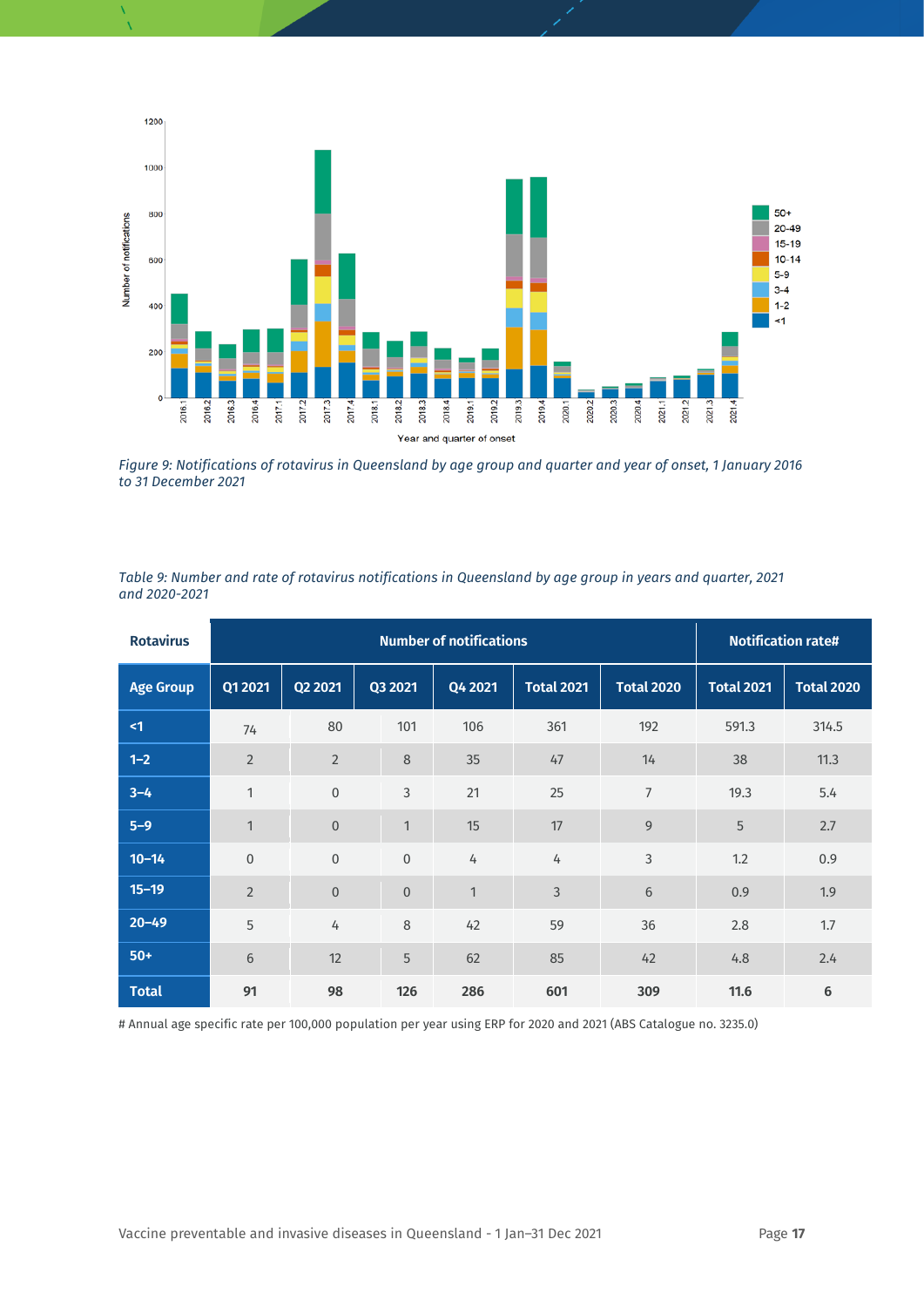

<span id="page-17-1"></span>*Figure 10: Notifications of rotavirus in Queensland by month and year of onset, 1 January 2016 to 31 December 2021*

| <b>Age Group</b> | Q1 2021          | Q2 2021          | Q3 2021        | Q4 2021        | <b>Total 2021</b> | <b>Total 2020</b> |
|------------------|------------------|------------------|----------------|----------------|-------------------|-------------------|
| <1 month         | $\mathbf 0$      | $\boldsymbol{0}$ | $\mathbf{1}$   | $\overline{0}$ | 1                 | $\mathbf{1}$      |
| 1 month          | 19               | 23               | 37             | 23             | 102               | 44                |
| 2 months         | 26               | 20               | 27             | 34             | 107               | 60                |
| 3 months         | 10               | 11               | 18             | 15             | 54                | 35                |
| 4 months         | 9                | 14               | 10             | 18             | 51                | 23                |
| 5 months         | 4                | 5                | $\overline{4}$ | $\overline{4}$ | 17                | 15                |
| 6 months         | 5                | $\mathbf{1}$     | $\overline{0}$ | $\overline{4}$ | 10                | 5                 |
| 7 months         | $\mathbf{1}$     | $\mathbf{1}$     | $\overline{0}$ | $\overline{3}$ | 5                 | $\overline{2}$    |
| 8 months         | $\boldsymbol{0}$ | $\mathbf{1}$     | $\overline{2}$ | $\mathbf{1}$   | 4                 | $\overline{0}$    |
| 9 months         | $\overline{0}$   | $\mathbf{1}$     | $\mathbf{1}$   | $\overline{2}$ | 4                 | $\mathbf{1}$      |
| 10 months        | $\mathbf 0$      | $\mathbf{1}$     | $\mathbf{1}$   | $\overline{2}$ | 4                 | $\overline{2}$    |
| 11 months        | $\overline{0}$   | $\overline{2}$   | $\overline{0}$ | $\overline{0}$ | $\overline{2}$    | 4                 |
| <b>Total</b>     | 74               | 80               | 101            | 106            | 361               | 192               |

<span id="page-17-0"></span>*Table 10: Notifications of rotavirus in Queensland in children aged younger than one year by quarter, 2021 and 2020-2021*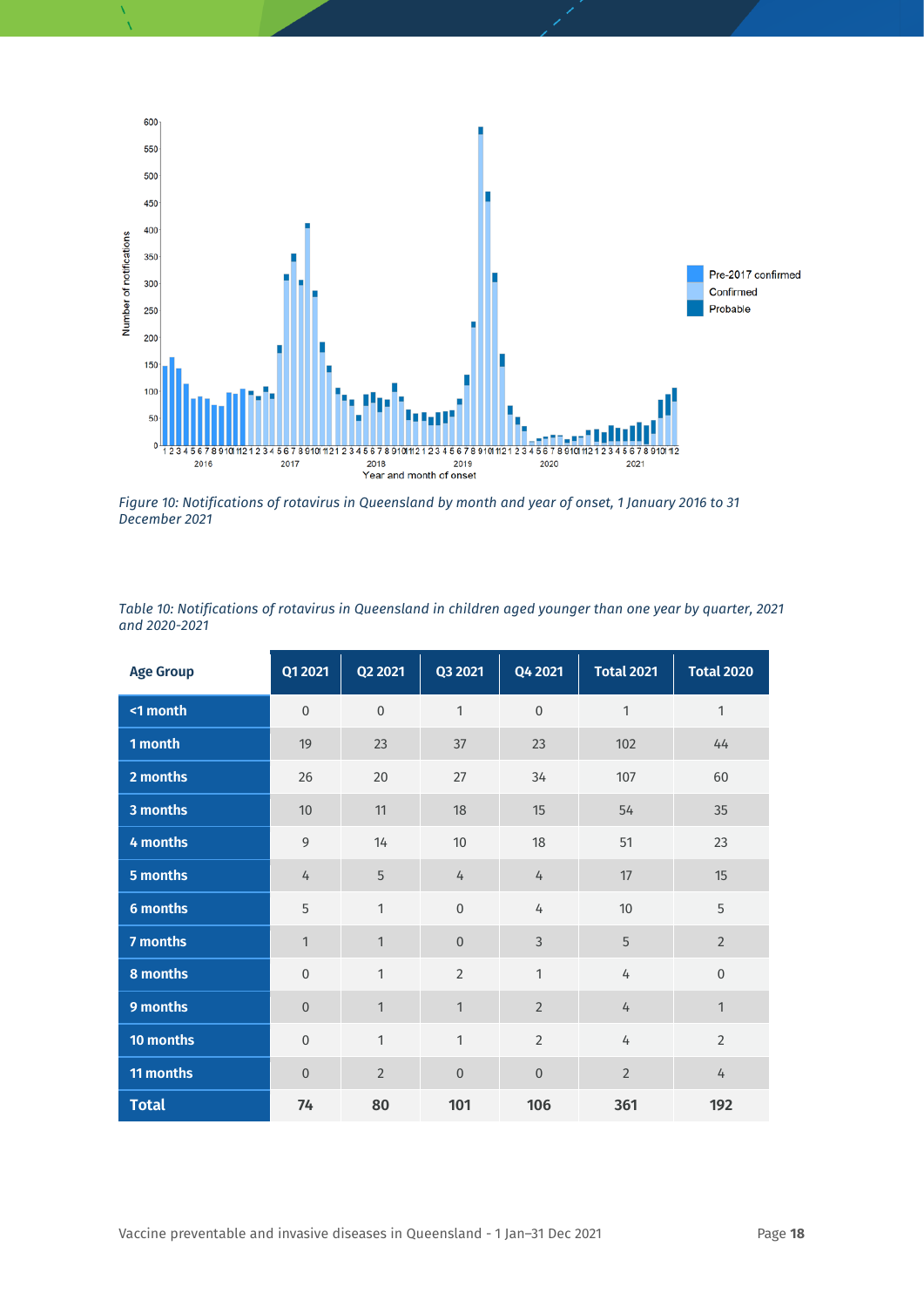### <span id="page-18-0"></span>Varicella-zoster virus infection

There were 2,755 notifications of varicella-zoster infection in Q4 2021 and a total of 10, 318 notifications in 2021. From 1 January 2018, all notifications of varicella-zoster virus infection in children aged younger than 10 years, and adults aged 60 years or older have been followed up to determine if the clinical presentation is consistent with chickenpox or shingles. Prior to this time, only children younger than eight years of age were followed up. A time limited (1 Dec 2017–30 Sep 2018) intermittent enhanced surveillance (all notifications followed up for one month in each quarter) of all varicella notifications also commenced in December 2017. From 1 August 2019 to 31 December 2020, all notifications of varicella-zoster virus infection were followed up to determine the clinical presentation is consistent with chickenpox or shingles (Figures 11, 12).

### Vaccination History

The National Shingles Vaccination Program commenced in November 2016 for adults 70 years of age, with a single catch-up dose funded for adults aged 71 to 79 years, now extended until the end of October 2023. The National Immunisation Program Schedule provides a combined measles, mumps, rubella, and varicella (MMRV) vaccine for children aged 18 months.

| <b>Age Group</b> | Q1 2021        | Q2 2021 | Q3 2021 | Q4 2021 | <b>Total 2021</b> | <b>Total 2020</b> |
|------------------|----------------|---------|---------|---------|-------------------|-------------------|
| $\leq$ 1         | $\overline{0}$ | 6       | 6       | 9       | 21                | $\overline{0}$    |
| $1 - 2$          | 21             | 26      | 29      | 26      | 102               | 117               |
| $3 - 4$          | 16             | 10      | 12      | 14      | 52                | 81                |
| $5 - 7$          | 39             | 28      | 49      | 37      | 153               | 195               |
| $8 - 9$          | 26             | 29      | 54      | 47      | 156               | 162               |
| $10 - 59$        | 1,463          | 1,333   | 1,446   | 1,610   | 5,852             | 5,879             |
| $60 - 69$        | 511            | 499     | 512     | 501     | 2,023             | 1,868             |
| $70+$            | 491            | 450     | 507     | 511     | 1,959             | 1,837             |
| <b>Total</b>     | 2,567          | 2,381   | 2,615   | 2,755   | 10,318            | 10,139            |

<span id="page-18-1"></span>*Table 11: Notifications of varicella in Queensland by age group by quarter, 2021 and 2020-2021*